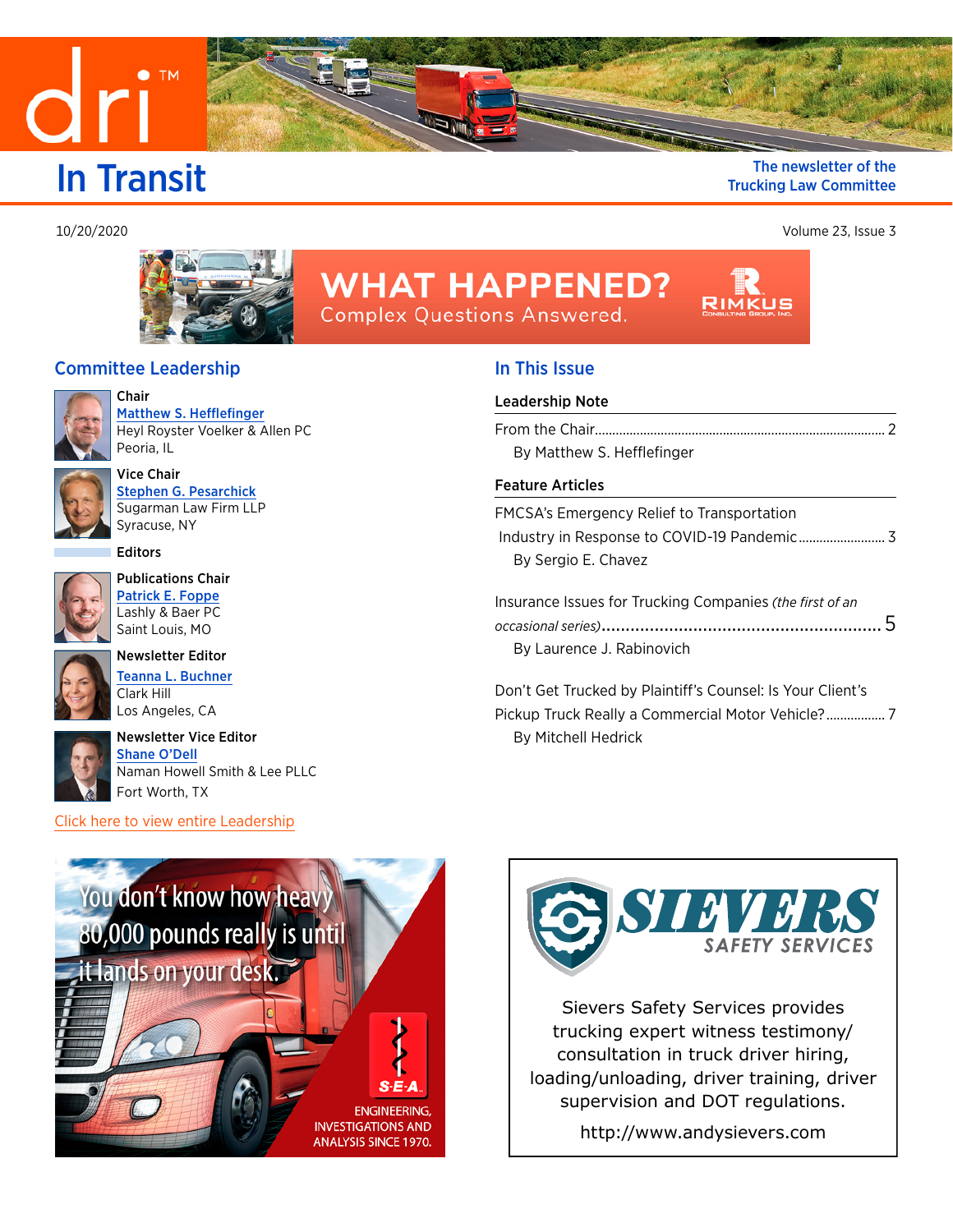# <span id="page-1-0"></span>From the Chair

### By Matthew S. Hefflefinger



As 2020 draws to a close, we all look to 2021 with great hope. We've all made some adjustments dufring 2020, and it is my hope that you and your families have remained healthy throughout the year. My tenure as Chair has

come to an end. It's amazing how fast two years goes by. This has truly been one of the most rewarding experiences of my thirty plus years of practicing law, and I want to thank all of you for your passion and commitment to the success of the Trucking Law Committee.

We have three excellent articles in this edition of *In Transit*. The articles touch on insurance issues applicable to trucking companies, the Federal Motor Carrier Safety Administration's emergency relief for the trucking industry, and the sometimes unexpected challenges we face when dealing with a heavier pickup truck weighing more than 10,000 lbs., a commercial motor vehicle under the Federal Motor Carrier Safety Regulations.

Patrick Foppe, our Publications Chair, has a number of writing opportunities available for anyone wishing to get published. The Trucking Law Committee has opportunities to publish in *The Voice*, *For The Defense*, and *In Transit*, our quarterly publication. We also have opportunities to get members of our committee published in *In-House Defense Quarterly*. If you have an interest in writing an article, please contact Patrick Foppe at [pfoppe@lashlybaer.com.](mailto:pfoppe%40lashlybaer.com?subject=)

The DRI Virtual Annual Meeting is scheduled to proceed October 21–23, 2020. We have partnered with Cybersecurity and Data Privacy, Insurance Law, and the Workers' Compensation Committees in developing a state-of-the-art CLE program. David Wilson of Wilson and Berryhill in Birmingham, Alabama will be the member of our Committee participating in the CLE entitled "Taming The E-mail Dragon Before Your Client Gets Burned." The CLE is scheduled for 12:30–1:30 p.m. CDT on Friday, October 23. If you have not registered for the DRI Virtual Annual Meeting, you can still do so for the mere cost of \$99 by [visiting the](https://members.dri.org/driimis/DRI/DRI/Events/Event_Display.aspx?EventKey=2020AM&WebsiteKey=dff610f8-3077-475c-9db6-aea95c8e4136)  [DRI website.](https://members.dri.org/driimis/DRI/DRI/Events/Event_Display.aspx?EventKey=2020AM&WebsiteKey=dff610f8-3077-475c-9db6-aea95c8e4136)

Shortly after the Virtual Annual Meeting, we will conduct the Trucking Law Virtual Seminar on Thursday, November 19. The registration rate for DRI members is \$99 and \$199 for nonmembers. I have included a [link](https://members.dri.org/driimis/DRI/DRI/Events/Event_Display.aspx?EventKey=20200215) that will take you

to the program agenda. As part of our planning activities, we took some pertinent presentations from the seminar that was set to occur in Austin during April, 2020, and packaged them together for our Virtual Seminar. We will be conducting a business meeting of the Committee from 2:45–3:15 p.m. CST as part of the Virtual Trucking Seminar. The program is scheduled to run from 12:00 p.m. CST through 5:15 p.m. CST, at which time we will have a virtual networking reception. Please plan to attend what will be another great seminar for our Committee.

We have already started our planning for 2021. We are extremely confident that the programs offered during 2021 will continue the long tradition of our Committee's excellent CLE, even if the programs remain predominantly virtual during these uncertain times. If you are interested in getting involved in helping with a webinar or a podcast, please reach out to our Online Programming Chair Melody Kiella at [kiellam@deflaw.com](mailto:kiellam%40deflaw.com?subject=).

One of the things we have focused on during the last several years is welcoming the addition of anyone that wants to get involved in the work of the Committee. This will continue. It is important to stress that we also have an expectation that people do the necessary work asked of them to fulfill their Committee responsibilities. DRI provides an opportunity for you to transform your career and develop lifelong friendships. Get involved!

It is with great pleasure that I pass the baton to incoming Chair Steve Pesarchick of the Sugarman Law Firm in Syracuse, New York, who will be assisted by Vice Chair Terrence Graves of Sands Anderson in Richmond, Virginia. The Committee has some extremely talented lawyers, and the depth of that talent will continue to add strength to the efforts of the Committee going forward. The Committee is in excellent hands. I am blessed to call both Steve and Terrence great friends, and I am excited to see the new heights that the Committee will achieve with Steve and Terrence heading the charge.

Matthew S. (Matt) Hefflefinger *is a shareholder in the Peoria, Illinois, office of Heyl Royster Voelker & Allen PC and is chair of the firm's Trucking Practice Group. His practice is devoted primarily to the defense of complex personal*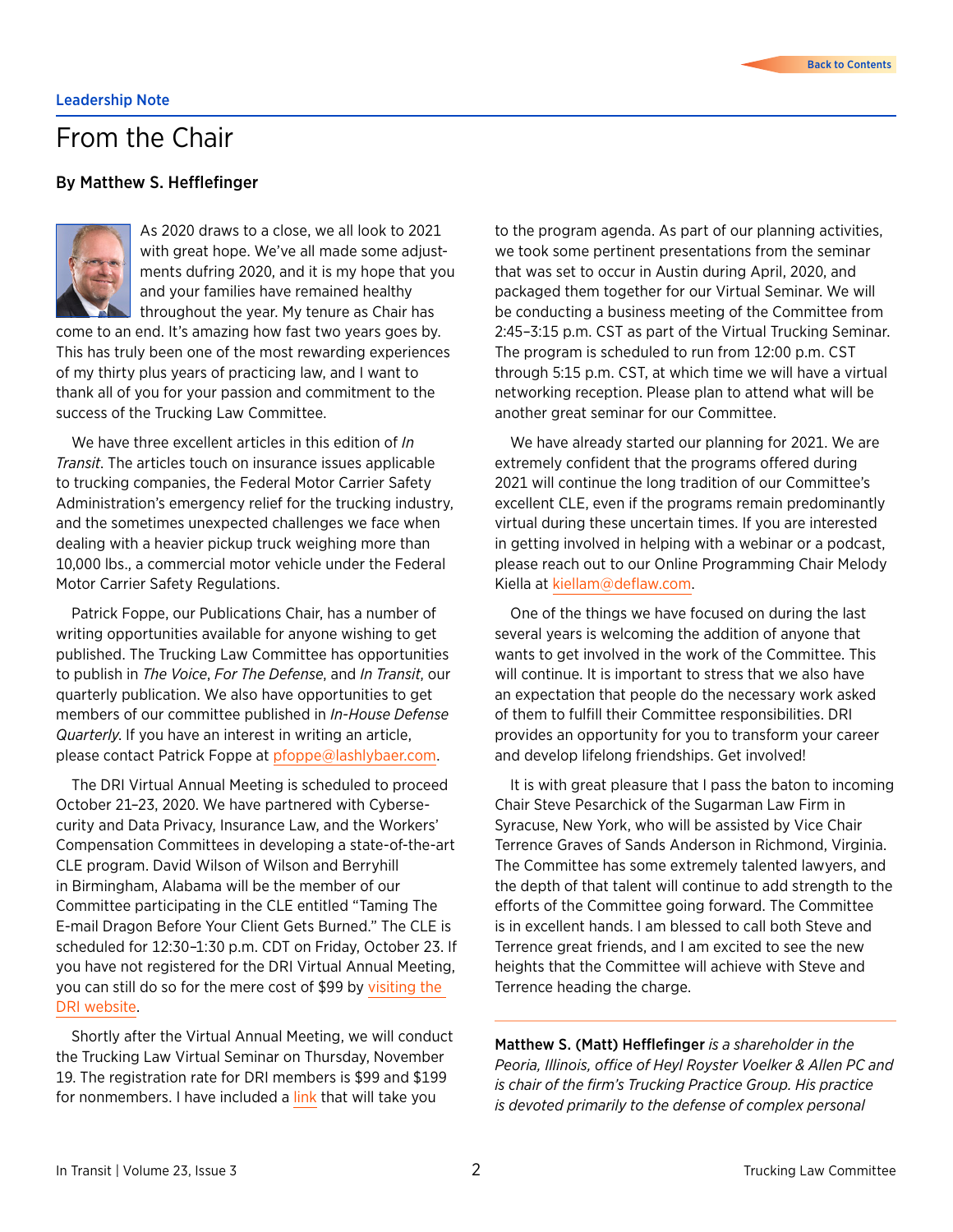<span id="page-2-0"></span>*injury cases in the trucking and construction industries. Matt is an aggressive advocate who has tried many cases to verdict and is frequently contacted by clients immediately after a catastrophic loss to help develop the facts and case* 

*strategy. He is a frequent presenter on a variety of litigation related topics at local and national legal seminars. Matt is the currently the chair of the DRI Trucking Law Committee.*

#### Feature Articles

# FMCSA's Emergency Relief to Transportation Industry in Response to COVID-19 Pandemic

### By Sergio E. Chavez



The COVID-19 pandemic impacted every aspect of American life, and its effects reached every corner of the globe. The second and more severe outbreak of COVID-19 in mid-summer of 2020 hit the United States

especially hard and resulted in modifications to requirements under the Federal Motor Carrier Safety Administration in order to facilitate continued transportation of supplies for emergency relief.

### Emergency Declaration No. 2020-002

The transportation industry is not immune to the effects of the virus. In response to President Trump's declaration of a national emergency, the Federal Motor Carrier Safety Administration (Administration) issued emergency relief for motor carriers and commercial drivers. The Administration's emergency relief is contained by its Emergency Declaration (Declaration) No. 2020-002 under the authority of 49 CFR 390.25. The Administration recently extended the Declaration's emergency relief through September 14, 2020 through the most recent version of the Declaration issued on August 11, 2020, by the Deputy Administrator, Jim Mullen.

The Declaration was initially issued on March 13, 2020, to provide necessary relief for commercial motor vehicle operations engaged in the transportation of essential supplies, equipment, and persons in response to the COVID-19 pandemic. The Declaration provided an exemption to motor carriers and commercial drivers from Parts 390 through 399 of the Federal Motor Carrier Safety Regulations (Regulations), with some exceptions. The most notable of the exempted Regulations are Part 391 (Driver Qualifications), Part 395 (Hours of Service) and Part 396 (Inspection, Repair & Maintenance).

# Sectors Protected and Relief Provided by the Declaration

The original March 13, 2020 Declaration's scope of coverage included relief to the following transportation areas:

- a) equipment, supplies and persons necessary to establish and manage temporary housing, quarantine, and isolation facilities related to COVID-19;
- b) persons designated by Federal, State or local authorities for medical, isolation, or quarantine purposes; and
- c) persons necessary to provide other medical or emergency services, the supply of which may be affected by the COVID-19 response.

The Administration expanded the original Declaration's coverage on April 8, 2020, to include transportation of liquefied gases to be used in refrigeration or cooling systems which increased the areas covered by the Declaration to a total of nine transportation sectors. These nine areas of operations were thereafter significantly curtailed by the Administration's version of the Declaration issued June 8, 2020, which left emergency relief only to following sectors:

- a) livestock and livestock feed;
- b) medical supplies and equipment related to the testing, diagnosis and treatment of COVID-19;
- c) supplies and equipment necessary for community safety, sanitation, and prevention of community transmission of COVID-19 such as masks, gloves, hand sanitizer, soap and disinfectants; and

The Administration provided guidance in its initial Declaration, regarding the termination of the Declaration's coverage once a commercial driver has delivered the cov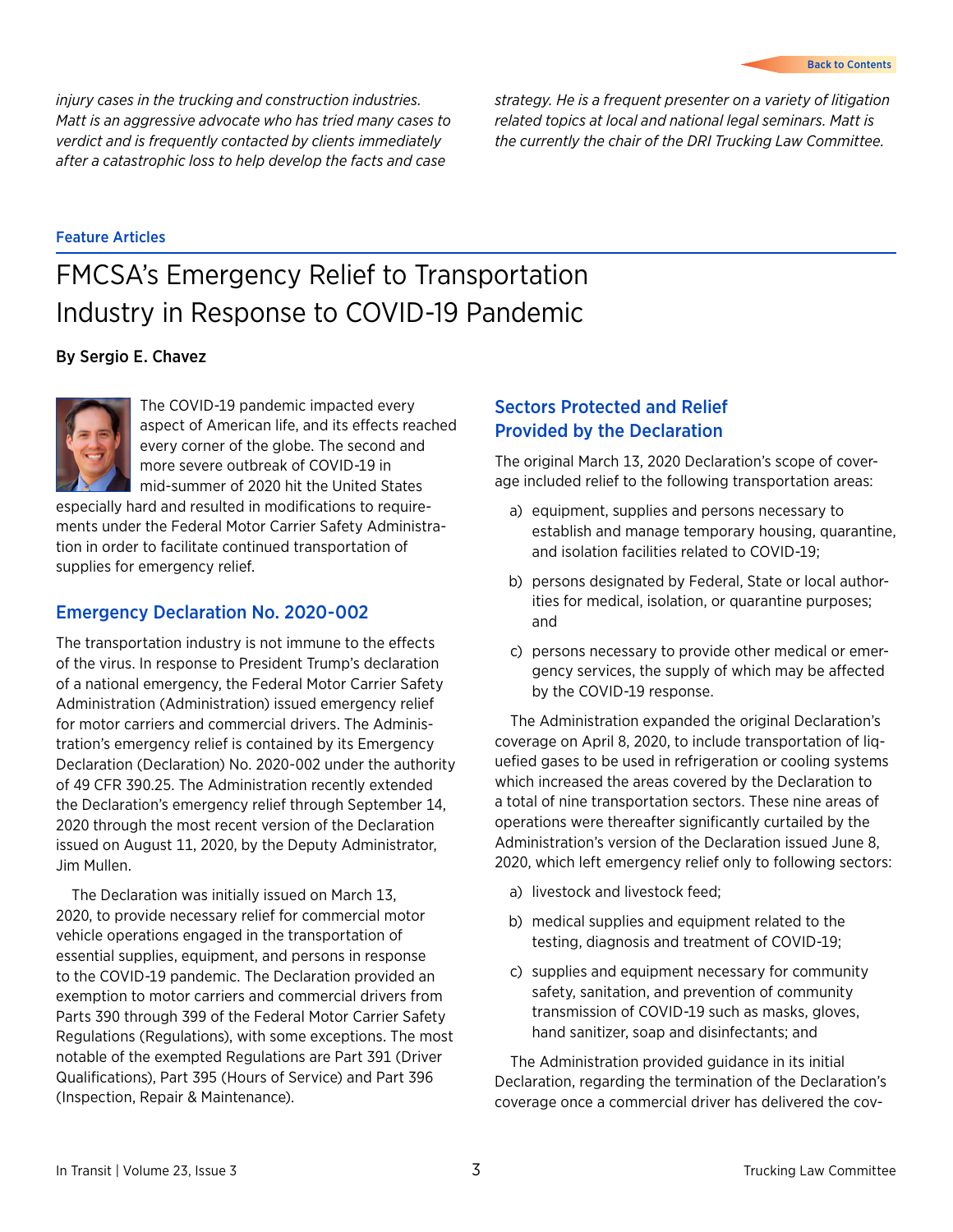ered cargo. According to the original Declaration, once a commercial driver completes delivery of covered cargo, the commercial driver continues to be exempt from Parts 390 through 399 of the Regulations if the commercial vehicle is returning empty to the motor carrier's terminal or place of business. But the Declaration's coverage terminates when a commercial vehicle is used in interstate commerce to transport cargo or provide services which do not support COVID-19 emergency relief efforts, or when a motor carrier dispatches a commercial vehicle to another location to commence operations in commerce.

The initial Declaration also indicated that a commercial driver who notifies her/his employer that immediate rest is required, shall result in the employer motor carrier allowing the driver to rest for ten consecutive off-duty hours before the driver is required to return to work. A driver who returns to a terminal, or other location must also be relieved and undergo a minimum of ten hours off-duty time if transporting property, and eight hours if transporting passengers.

The most recent version of the Declaration issued on August 11, 2020, does not apply to all motor carrier operations, but does apply to the following areas of transportation:

- 1) livestock and livestock feed;
- 2) medical supplies and equipment related to the testing, diagnosis and treatment of COVID-19;
- 3) supplies and equipment necessary for community safety, sanitation, and prevention of community transmission of COVID-19 such as masks, gloves, hand sanitizer, soap and disinfectants; and
- 4) food, paper products and other groceries for emergency restocking of
- 5) distribution centers or stores.

Unlike the prior June 8, 2020, version, the current Declaration reinstated relief for restocking of food, paper products and other groceries at distribution centers or stores.

It is important to understand that the Declaration does not apply to all transportation operations. As highlighted above, the Declaration's emergency relief only applies to transportation operations providing direct assistance to COVID-19 relief efforts which does not include routine commercial deliveries. The exemptions do not extend to cargo with only nominal amounts of qualifying emergency relief added for the sole purpose of seeking relief under the Declaration.

# Potential Effects of the Declaration in Future Litigation

The Declaration's emergency relief will affect litigation in accidents involving commercial vehicles which are operating under the Declaration. Discovery into routine matters such as hours of service, daily vehicle inspection reports, maintenance, and driver qualifications may be curtailed by showing that these regulatory areas of routine discovery have been rendered irrelevant by the Declaration's exemptions.

For accidents occurring during the period of the Declaration's applicability, defense counsel should determine if the motor carrier and driver were operating under the purview of the Declaration's emergency relief and ensure to maintain bills of lading or other documents evidencing the cargo triggered exemptions under the Declaration. Establishing the application of the Declaration's relief may result in court's limiting discovery in what are typical and routine areas of discovery for accidents involving commercial motor vehicles or offer a defense to hours of service violations.

Sergio E. Chavez *is a Senior Partner at Rincon Law Group located in El Paso, Texas, whose primary areas of practice involve conducting emergency catastrophic accident investigations, litigation of cargo and freight claims, and the defense of motor carriers and drivers in motor carrier personal injury litigation.*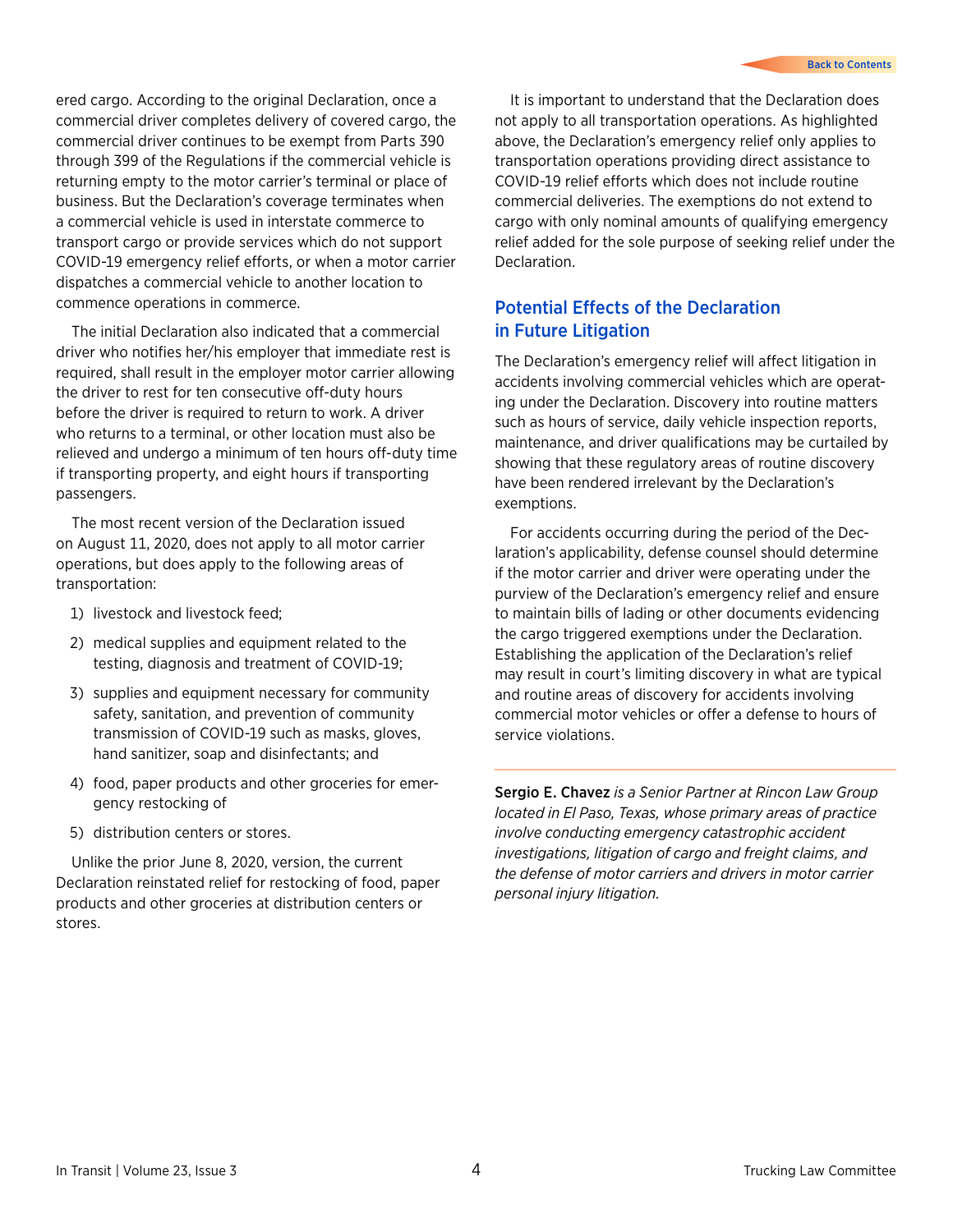# <span id="page-4-0"></span>Insurance Issues for Trucking Companies (*the first of an occasional series*)

### By Laurence J. Rabinovich



Rising insurance costs have figured prominently in recent news reports and studies about the losing battle many trucking companies fight to remain profitable, or even to remain in business. At the same time, commer-

cial auto insurers, when considered as a unit, are on a tenyear losing streak with loss payouts and expenses far in excess of premium receipts ("US Companies Auto Writers: Profitability Remains Elusive," Best's Market Segments Report, [http://www3.ambest.com/bestweek/purchase.](http://www3.ambest.com/bestweek/purchase.asp?record_code=298738) [asp?record\\_code=298738](http://www3.ambest.com/bestweek/purchase.asp?record_code=298738).) AM Best recently reported that 2019 was a particularly bad year, so the problem does not appear to be getting better. *See*, Insurance Journal, June 30, 2020, [https://www.google.com/amp/s/amp.insurance](https://www.google.com/amp/s/amp.insurancejournal.com/news/national/2020/06/30/573912.htm)[journal.com/news/national/2020/06/30/573912.htm](https://www.google.com/amp/s/amp.insurancejournal.com/news/national/2020/06/30/573912.htm). No solution to this dual problem will be offered here. We need to be mindful of these commercial realities as we examine various elements of coverage controversies from our perspective as coverage attorneys.

Many small trucking companies struggle to pay for even the most basic coverage that every motor carrier must have, such as auto liability and cargo coverage. Insurance brokers, insurance claims staff, and their lawyers can attest to how often a vehicle taken off of a policy, or never added in the first place ends up being involved in an accident (for example where an insured continues to utilize a vehicle at least on occasion in its business after removing it from a policy to save on costs). The result, of course, is the opposite of cost saving.

A full list of appropriate coverages for even a mid-sized company would start with the obvious: commercial auto (trucking) liability and general liability coverages plus an excess or umbrella layer. These coverages primarily protect the motor carrier from claims by third parties. General liability policies for motor carriers will typically apply to losses arising out of premises issues. Such coverage is similar to a homeowner's policy for a commercial entity. While auto losses are not completely excluded under general liability policies, for the most part auto type risks are covered by commercial auto policies. Broadly speaking, the motor carrier needs to make certain that any vehicles used in its business are covered. The motor carrier forms give the insured the option to shape its coverage to ensure that result. Commercial auto forms also provide coverage

to various other players that interact with the motor carrier, though not the company's principals.

The liability limits of these policies dwarf the limits of typical personal insurance policies. On the auto side, federal and/or state statutes or regulations mandate limits that in some cases reach \$5 million. More commonly, motor carriers require coverage with limits of at least \$750,000 or \$1 million. There is talk that the Department of Transportation may increase the mandatory insurance coverage limits. But even under the existing regulations, carriers with a requirement to maintain \$1 million in auto liability coverage may be well advised to purchase at least another \$1 million in excess liability coverage.

The typical motor carrier auto policy will include several other coverages aside from third party liability. The ISO form includes, for example, trailer interchange coverage (Section III). Many of the trailers that are attached to the motor carrier's semis in the course of a year are owned by other entities. The interchange coverage will cover the insured for claims for damage to or loss of such trailers. Of course, the policy should also provide physical damage coverage for the trucker's own vehicles. Since the amount that can be recovered under this coverage is often dependent upon "stated value" the company should be sure to accurately represent the value of its vehicle and be aware of any deductibles. (Section IV of the ISO form).

The motor carrier should consider if it wishes to purchase uninsured motorists coverage. Many companies reject the coverage (at least in those states which permit rejection) almost instinctively when it is offered, because it involves an additional premium. However, the premium is generally quite modest. This type of coverage can offer significant protection if one of the company drivers is hurt in an accident caused by a driver of a vehicle that is not insured, or for which only a policy with low limits is in effect. The policy likely includes no-fault (P.I.P.) coverages according to requirements that vary from state to state. A carrier of property for hire also needs cargo coverage. The cargo insurer needs to know the value of typical cargoes it hauls, so that it can secure the correct per-shipment limit of coverage. A motor carrier for hire should also remember to make arrangements with its insurer, as needed, for shipments valued in excess of its cargo limits. Shippers, of course, should be given the option to declare the full value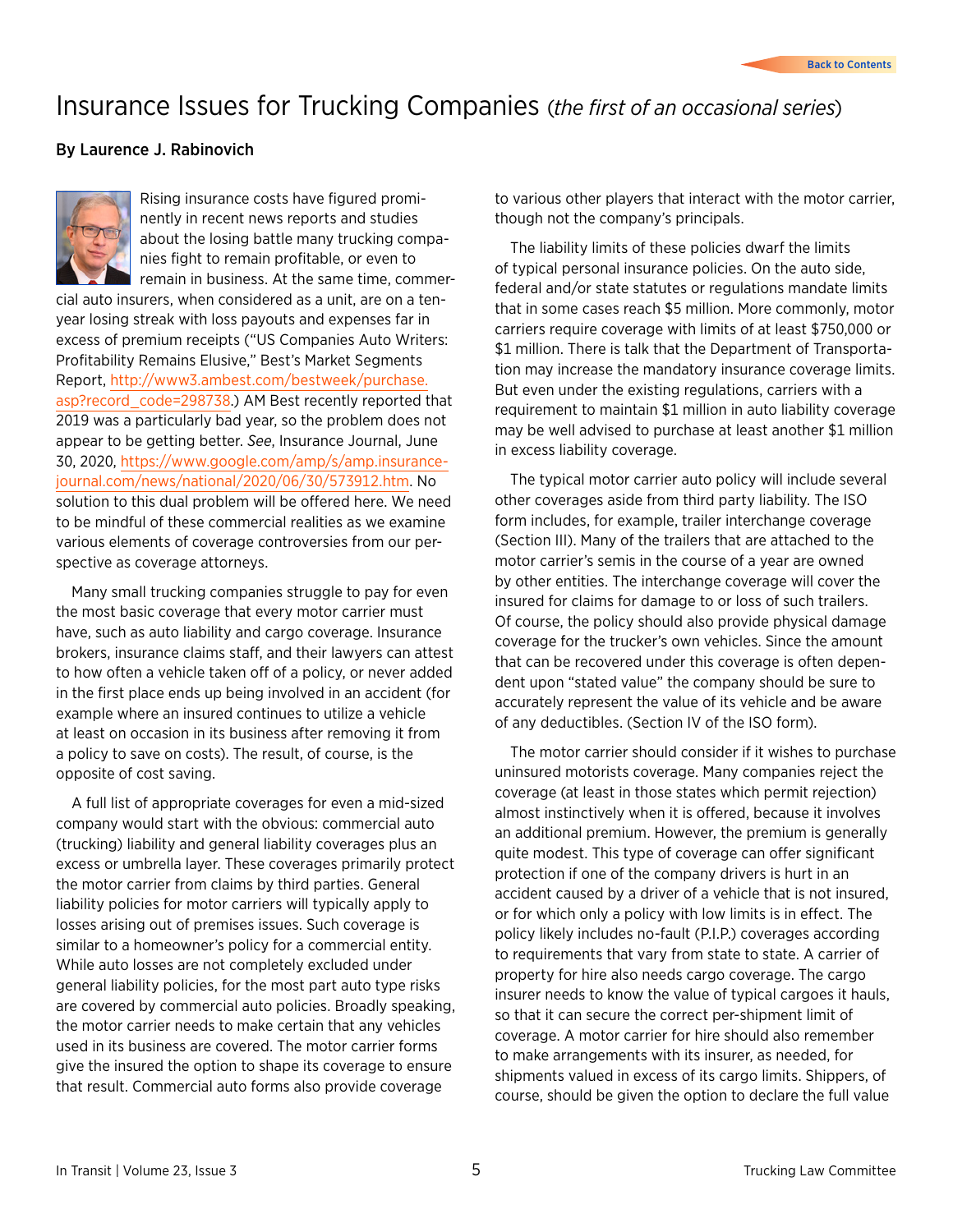of their cargoes in exchange for paying a higher freight rate. If the insurer and the motor carrier have not set out procedures for expanding coverage limits in cases of high value goods, the claims process may be distressing to all involved.

In addition, truck drivers employed by the trucking company need to be protected in case they are injured on the job. Direct employees will usually be covered under a workers compensation policy. How to handle coverage for injuries to owner-operators is a more controversial question these days, as misclassification of employees is often a focus for state and federal regulators (sometimes dependent upon which political party is in control). Many companies opt to purchase Occupational Accident Insurance for their owner-operators as a lower cost alternative to workers compensation insurance.

Speaking of owner-operators, it may be a good idea to secure, or otherwise make available to the owner-operators, physical damage coverage, and non-trucking coverage. This is a useful service for many owner operators who may not have easy access to an agent; and the company can usually secure a better rate for such insurance. Providing this service is quite common. If the company does not make this option available, then it may be able to arrange with its insurance agent to have its owner-operators added to a group policy. If the service is offered, the premiums are then charged back to the owner-operators. The motor carrier needs to list this along with other charge-back items in the lease agreement to comply with federal law. One important note here — While providing liability for owner-operators under the trucker's own policy was once the norm, various policies these days, including the ISO motor carrier coverage form, companies can no longer rely on to cover the owner-operator. (This depends in part on the language of the lease agreement. We will discuss this in a future article in this series). If a trucking company has a policy which does not cover owner-operators in most cases, the company may wish to advise its owner-operators that non-trucking coverage would be a poor choice and that the owner-operators should consider purchasing full liability policies.

Motor carriers that work at a port and thus interact with cargoes that have been carried by water carrier may be asked to become a signatory to the Uniform Intermodal Interchange and Facilities Access Agreement (UIIA). The UIAA was created by a umbrella group largely devoted to protecting the interests of shipping lines (*i.e.*, ocean carriers) and other equipment providers. The terms of the agreement are, in places, a bit tough on land carriers.

motor carriers that refuse to sign on, though, will find certain corners of the industry closed to them. The group has also created an insurance endorsement, Truckers Uniform Intermodal Interchange Endorsement (IANA Form UIIE-1), which is meant to be attached to the truckers commercial auto policy. In signing the UIAA, the motor carrier assumes responsibility, among other things, for the container which generally is owned by the steamship company. If the carrier declines they will likely find it difficult to secure this kind of work. The terms of the agreement, which are modified periodically, create additional exposure for the trucker. For carriers that sign on it is important that their policies be endorsed to include the Uniform Intermodal Interchange Endorsement ( Form UIIE-1).

Depending on the size of the trucking company and its cash flow, some other coverages may also be a good idea. Cyber coverage comes to mind. Trucking companies have become targets for cyber criminals because the industry deals with large amounts of money and truckers often have centralized financial records. With so many other issues keeping trucking executives up at night, they have traditionally have not focused on safe cyber practices or spent much money on cyber security. Christina Commendatore, "Trucking Remains a Top Target for Cyberattacks," *Fleet Owner,* May 12, 2020. The thieves are apparently well aware of the systemic weakness of the industry's cyber defense structure.

I mentioned earlier that the auto liability policy does not cover individual executives; and while the general liability does to some extent, the types of claims being filed these days (such as misclassification claims) may fall outside traditional GL coverage parameters. A well-structured Officers and Directors policy will protect the executives from such claims. While one does not usually find smaller companies availing themselves of D&O coverage, such policies may well be worth considering if the company has an active class of executives.

Finally, if a trucking company is engaged in brokering loads or warehousing, there are additional categories of insurance coverage the company should strongly consider purchasing to protect against claims related to those activities. Running a trucking company is not an easy task. But it certainly helps if one has a well thought out and well-managed insurance program in place. Future articles will examine various coverages described here.

Laurence J. (Larry) Rabinovich *has focused on transportation coverage and regulatory issues since he joined the*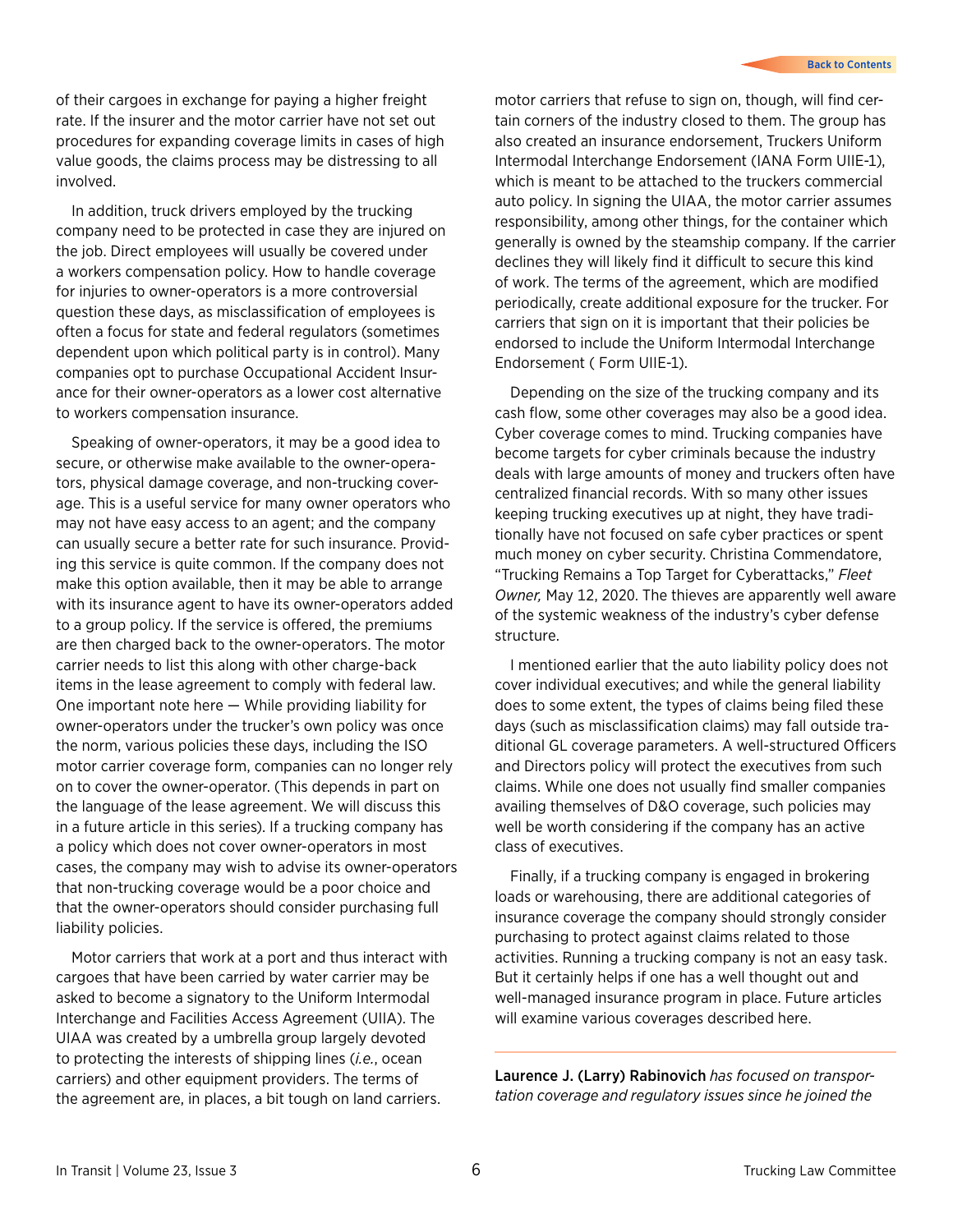<span id="page-6-0"></span>*Schindel Farman trucking law boutique in 1986. After that firm closed, Larry brought his practice to Barclay Damon where he became the leader of the firm's transportation team. His clients include many of the leading transportation insurers. He works with underwriters on risk assessment and policy forms, and with claims managers and adjusters. Among the services Larry and his insurance coverage* 

*colleagues provide are opinion letters, reservation of rights letters and declinations, declaratory judgment actions and appeals. He is also a frequent lecturer and CE provider offering classes in handling truck claims, commercial UM/ UIM, the MCS-90, non-trucking risks, UIIA/UIIE and other topics.*

# Don't Get Trucked by Plaintiff's Counsel: Is Your Client's Pickup Truck Really a Commercial Motor Vehicle?

## By Mitchell Hedrick



You receive a complaint that alleges your client motor carrier is liable for the plaintiff's injuries because a driver-employee was operating a 11,500 pound pickup truck and caused an accident. The plaintiff alleges that the driver

and motor carrier violated federal trucking regulations because that pickup truck is a "commercial motor vehicle." Is the plaintiff right?

# What Is a "Commercial Motor Vehicle," Anyway?

The term "commercial motor vehicle" ("CMV") has multiple definitions from various sources. While it is very clear that a vehicle which weighs more than 26,000 pounds is a CMV, the law is less settled (and more confusing) when it comes to light trucks, large vans, or other sizable vehicles. The Federal Motor Carrier Safety Administration ("FMCSA") rules contain three distinct and, in some respects, inconsistent definitions of "commercial motor vehicle." So which one applies to the vehicle in your case?

# Federal Statute and the Regulation Defining "Commercial Motor Vehicle"

A "commercial motor vehicle" is defined by federal statute as a motor vehicle used in commerce to transport passengers or property which either:

- 1) Has an actual or rated gross vehicle weight of at least 26,001 pounds, *or*, if so prescribed by regulation, an actual or rated gross vehicle weight between 10,001 and 26,001 pounds;
- 2) Is designed to transport at least 16 passengers, including the driver; or

3) With some exceptions, is used to transport hazardous material.

### *See* 49 U.S.C. §31301(4).

The Federal Motor Carrier Administration ("FMCSA") has promulgated regulations which define the term "commercial motor vehicle," but to paraphrase Tolkien, one rule "rules them all."

Commercial motor vehicle means any motor vehicle that meets the definition of "commercial motor vehicle" found at 49 CFR 382.107 concerning controlled substances and alcohol use and testing, 49 CFR 383.5 concerning commercial driver's license standards, or 49 CFR 390.5 concerning parts 390 through 399 of the FMCSRs.

49 CFR 381.110.

# Part 390 – Federal Motor Carrier Safety Regulations; General

The most general definition states that "[u]nless specifically defined elsewhere," a commercial motor vehicle is a self-propelled or towed motor vehicle used in interstate commerce to transport passengers or property which:

- 1) Has an actual or rated gross vehicle or gross combination vehicle weight of 10,001 pounds or more.
- 2) Is designed or used to transport more than 8 passengers—but is not for compensation;
- 3) Is designed or used to transport more than 15 passengers for compensation; or
- 4) Is used to transport hazardous materials.
- *See* 49 C.F.R. §390.5.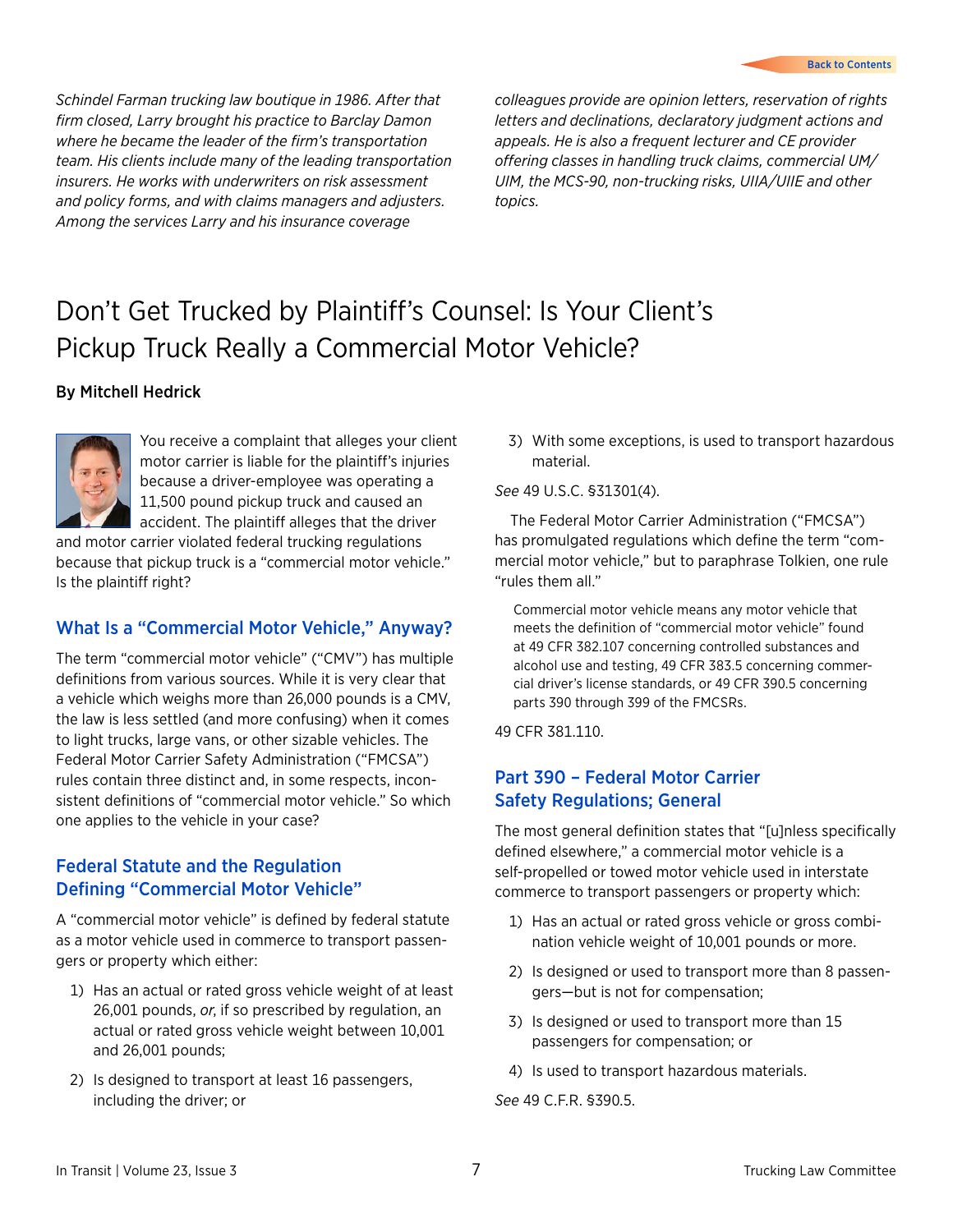Thus, in general, a CMV is a vehicle which weighs more than 10,000 pounds. But, not so fast! A CMV is more specifically defined in two other parts of the FMCSA rules.

## Part 383 – Commercial Driver's License Standards, Requirements and Penalties

The rules of Part 383 [49 C.F.R. §383.101 – 155] are applicable to every person who operates a CMV in interstate commerce, as well as their employer(s). 49 C.F.R. §390.3(b); 49 C.F.R. §383.3(a). In Part 383, a CMV is defined as a vehicle used in interstate commerce to transport passengers or property, if the vehicle meets one of the following three descriptions:

- 1) Group A (commonly known as "Class A") Combination Vehicles consisting of a power unit with a gross combined combination weight rating ("GCWR") or gross combination weight ("GCW") of 26,001 pounds or more, whichever is greater, and a towed unit(s) with a GVWR or GVW of 10,000 pounds, whichever is greater;
- 2) Group B ("Class B") Heavy Straight Vehicles which have GVWR or GVW's greater than 26,001 pounds; or
- 3) Group C ("Class C") Small Vehicles which do not meet Group A or B requirements, but are either designed to transport 16 or more passengers or are used for the transportation of hazardous materials.

*See* 49 C.F.R. §383.5.

So, unless it is being used to transport Hazmat or 16 or more passengers, a vehicle which weighs 26,000 pounds or less is *not considered a CMV* under Part 383.

## Part 382 – Controlled Substances and Alcohol Use and Testing

Again, a specific definition of "commercial motor vehicle" is found in Part 382, which prescribes how, whether, and when motor carriers must drug and alcohol test their employees. In Part 382, a CMV is defined as a vehicle used in commerce to transport passengers or property if the vehicle:

- 1) Has a GCWR or GCW of 26,001 pounds or more, inclusive of a towed unit(s) weighing 10,000 pounds;
- 2) Has a GVWR or GVW of 26,001 or more pounds;
- 3) Is designed to transport 16 or more passengers, including the driver; or

4) Is of any size and is used in the transportation of materials found to be hazardous for the purposes of the Hazardous Materials Transportation Act (49 U.S.C. 5103(b)) and which require the motor vehicle to be placarded under the Hazardous Materials Regulations (49 CFR part 172, subpart F).

*See* 49 C.F.R. §382.107.

So, unless it is being used to transport Hazmat or 16 or more passengers, a vehicle which weighs 26,000 pounds or less is *not considered a CMV* under Part 382.

# If There Are Three Definitions of "Commercial Motor Vehicle," Which One Applies?

Unfortunately, this requires the typical (and frustrating) lawyer answer: It Depends. Specifically, it depends on what is alleged in the complaint. Plaintiffs must specifically allege which FMCSA rule(s) have been broken. General allegations that defendants "violated FMCSA rules at 49 C.F.R. §350.1 *et sequitur*" will not suffice, especially if negligence per se is alleged. If plaintiff fails to specifically identify the rule(s) broken, alleges violation of Part 383 (operating a CMV without a CDL), or alleges violation of Part 382 (operating a CMV without proper drug & alcohol testing)—then the specific definitions of those parts apply and you will want to consider dispositive motion practice.

The rules of Part 383 require a CMV operator to have a CDL for the type of commercial vehicle being operated. *See* 49 C.F.R. §383.23(a). Operation of a Class A or Class B vehicle without a Class A or Class B CDL *is* a violation of §383.23. However, operation of a Class C vehicle which weighs between 10,001 and 26,000 pounds without a CDL is *not* – though notably, many states require operators to have a non-CDL/Class C license in such instances. See *Frohardt v. Bassett,* 788 N.E.2d 462 (Ct. App. Ind. 2003). Likewise, Part 382 requires motor carriers and drivers to engage in pre-employment, random, post-accident, and reasonable suspicion testing for drugs and alcohol. *See* §382.301–307. Operation of a Class A or Class B vehicle without proper drug & alcohol testing *is* a violation of Part 382, while operation of a Class C vehicle which weighs between 10,001 and 26,000 pounds without such testing is *not*. Plaintiffs, generally, must allege and prove that the vehicle weight exceeded 26,000 pounds to prevail on a theory of negligence for violation of Parts 382 and 383. There is no "trucking" case here.

However, if the complaint alleges violation of almost any other FMCSA rule, then the definition in §390.5 will apply. *See e.g.,* 49 C.F.R. §381.110 ("Commercial motor vehicle